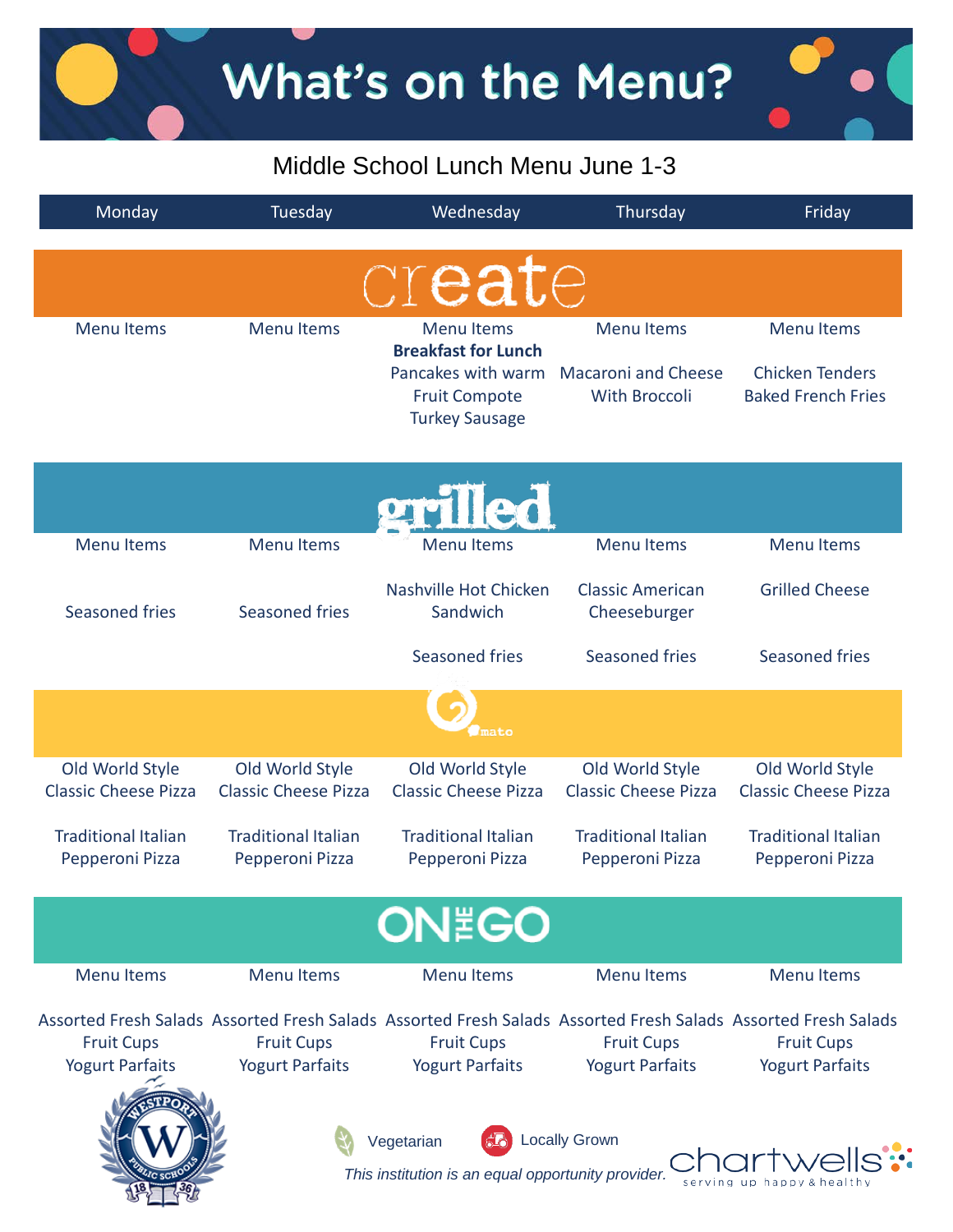What's on the Menu?

### Middle School Lunch Menu June 6-10

| Monday                                                                                   | Tuesday                                        | Wednesday                                                                                             | Thursday                                                                                                                                                     | Friday                                            |  |  |
|------------------------------------------------------------------------------------------|------------------------------------------------|-------------------------------------------------------------------------------------------------------|--------------------------------------------------------------------------------------------------------------------------------------------------------------|---------------------------------------------------|--|--|
|                                                                                          |                                                | create                                                                                                |                                                                                                                                                              |                                                   |  |  |
| <b>Menu Items</b>                                                                        | <b>Menu Items</b>                              | <b>Menu Items</b>                                                                                     | <b>Menu Items</b>                                                                                                                                            | <b>Menu Items</b>                                 |  |  |
| Pasta and Meat sauce<br>Vegetable                                                        | Taco Tuesday!                                  | <b>Breakfast for Lunch</b><br><b>Waffles</b><br>With warmed fruit<br>compote<br><b>Turkey Sausage</b> | <b>General Tso's Chicken</b><br><b>Rice</b><br>Veggie                                                                                                        | <b>BBQ Rib Sandwich</b><br><b>With Tater Tots</b> |  |  |
|                                                                                          |                                                |                                                                                                       |                                                                                                                                                              |                                                   |  |  |
| <b>Menu Items</b>                                                                        | <b>Menu Items</b>                              | <b>Menu Items</b>                                                                                     | <b>Menu Items</b>                                                                                                                                            | <b>Menu Items</b>                                 |  |  |
| <b>Chicken &amp; Cheese</b><br>Quesadilla                                                | <b>Chicken Parm</b><br>Sandwich                | <b>Philly Cheese Steak</b>                                                                            | Pepperoni and<br>Mozzarella Panini                                                                                                                           | <b>Meatball Sub</b>                               |  |  |
| Seasoned fries                                                                           | Seasoned fries                                 | <b>Seasoned fries</b>                                                                                 | Seasoned fries                                                                                                                                               | Seasoned fries                                    |  |  |
|                                                                                          |                                                | mato                                                                                                  |                                                                                                                                                              |                                                   |  |  |
| Old World Style<br><b>Classic Cheese Pizza</b>                                           | Old World Style<br><b>Classic Cheese Pizza</b> | Old World Style<br><b>Classic Cheese Pizza</b>                                                        | Old World Style<br><b>Classic Cheese Pizza</b>                                                                                                               | Old World Style<br><b>Classic Cheese Pizza</b>    |  |  |
| <b>Traditional Italian</b><br>Pepperoni Pizza                                            | <b>Traditional Italian</b><br>Pepperoni Pizza  | <b>Traditional Italian</b><br>Pepperoni Pizza                                                         | <b>Traditional Italian</b><br>Pepperoni Pizza                                                                                                                | <b>Traditional Italian</b><br>Pepperoni Pizza     |  |  |
|                                                                                          |                                                | <b>ON EGO</b>                                                                                         |                                                                                                                                                              |                                                   |  |  |
| <b>Menu Items</b>                                                                        | <b>Menu Items</b>                              | <b>Menu Items</b>                                                                                     | <b>Menu Items</b>                                                                                                                                            | <b>Menu Items</b>                                 |  |  |
| <b>Fruit Cups</b><br><b>Yogurt Parfaits</b>                                              | <b>Fruit Cups</b><br><b>Yogurt Parfaits</b>    | <b>Fruit Cups</b><br><b>Yogurt Parfaits</b>                                                           | Assorted Fresh Salads Assorted Fresh Salads Assorted Fresh Salads Assorted Fresh Salads Assorted Fresh Salads<br><b>Fruit Cups</b><br><b>Yogurt Parfaits</b> | <b>Fruit Cups</b><br><b>Yogurt Parfaits</b>       |  |  |
| <b>Locally Grown</b><br>Vegetarian<br>This institution is an equal opportunity provider. |                                                |                                                                                                       |                                                                                                                                                              |                                                   |  |  |

ЛĻ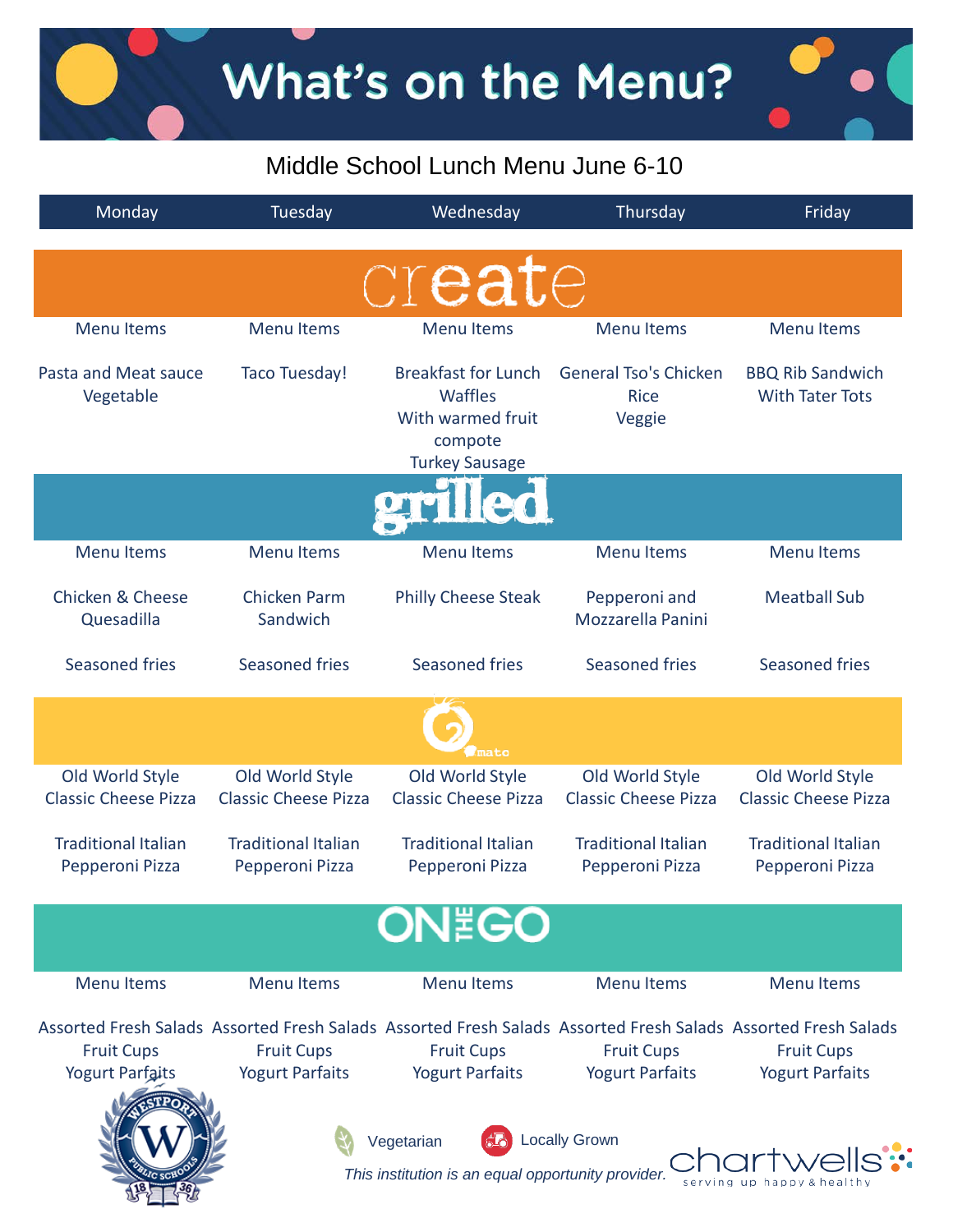# What's on the Menu?

## Middle School Lunch Menu June 13-17

| Monday                                                | Tuesday                                            | Wednesday                                                                                     | Thursday                                       | Friday                                                                                                                                                       |
|-------------------------------------------------------|----------------------------------------------------|-----------------------------------------------------------------------------------------------|------------------------------------------------|--------------------------------------------------------------------------------------------------------------------------------------------------------------|
|                                                       |                                                    | create                                                                                        |                                                |                                                                                                                                                              |
| <b>Menu Items</b>                                     | <b>Menu Items</b>                                  | <b>Menu Items</b>                                                                             | <b>Menu Items</b>                              | <b>Menu Items</b>                                                                                                                                            |
| <b>Bosco Sticks</b><br>with Marinara Dipping<br>Sauce | <b>Loaded Nachos!</b><br><b>Beef or Vegetarian</b> | <b>Breakfast for Lunch</b><br><b>French Toast</b><br>w/fruit compote<br><b>Turkey Sausage</b> | <b>White Rice</b><br>Veggies                   | Sweet & Sour Chicken Chicken Alfredo Pasta<br><b>With Broccoli</b>                                                                                           |
|                                                       |                                                    | rilled                                                                                        |                                                |                                                                                                                                                              |
| <b>Menu Items</b>                                     | <b>Menu Items</b>                                  | <b>Menu Items</b>                                                                             | <b>Menu Items</b>                              | Menu Item                                                                                                                                                    |
| Ham and Cheese Melt Tomato & Mozzarella               | Panini                                             | Classic Chicken<br>Sandwich                                                                   | <b>Cheese Quesadilla</b>                       | <b>BBQ Cheddar Chicken</b><br>Sandwich                                                                                                                       |
| <b>Seasoned fries</b>                                 | Seasoned fries                                     | <b>Seasoned fries</b>                                                                         | Seasoned fries                                 | <b>Seasoned fries</b>                                                                                                                                        |
|                                                       |                                                    |                                                                                               |                                                |                                                                                                                                                              |
| Old World Style<br><b>Classic Cheese Pizza</b>        | Old World Style<br><b>Classic Cheese Pizza</b>     | Old Vorld Style<br><b>Classic Cheese Pizza</b>                                                | Old World Style<br><b>Classic Cheese Pizza</b> | Old World Style<br><b>Classic Cheese Pizza</b>                                                                                                               |
| <b>Traditional Italian</b><br>Pepperoni Pizza         | <b>Traditional Italian</b><br>Pepperoni Pizza      | <b>Traditional Italian</b><br>Pepperoni Pizza                                                 | <b>Traditional Italian</b><br>Pepperoni Pizza  | <b>Traditional Italian</b><br>Pepperoni Pizza                                                                                                                |
|                                                       |                                                    | I #Z                                                                                          |                                                |                                                                                                                                                              |
| <b>Menu Items</b>                                     | <b>Menu Items</b>                                  | Menu Items                                                                                    | <b>Menu Items</b>                              | <b>Menu Items</b>                                                                                                                                            |
| <b>Fruit Cups</b><br><b>Yogurt Parfaits</b>           | <b>Fruit Cups</b><br><b>Yogurt Parfaits</b>        | <b>Fruit Cups</b><br><b>Yogurt Parfaits</b>                                                   | <b>Fruit Cups</b><br><b>Yogurt Parfaits</b>    | Assorted Fresh Salads Assorted Fresh Salads Assorted Fresh Salads Assorted Fresh Salads Assorted Fresh Salads<br><b>Fruit Cups</b><br><b>Yogurt Parfaits</b> |
|                                                       |                                                    | Vegetarian<br>This institution is an equal opportunity provider.                              | <b>Locally Grown</b>                           |                                                                                                                                                              |

 $18 -$